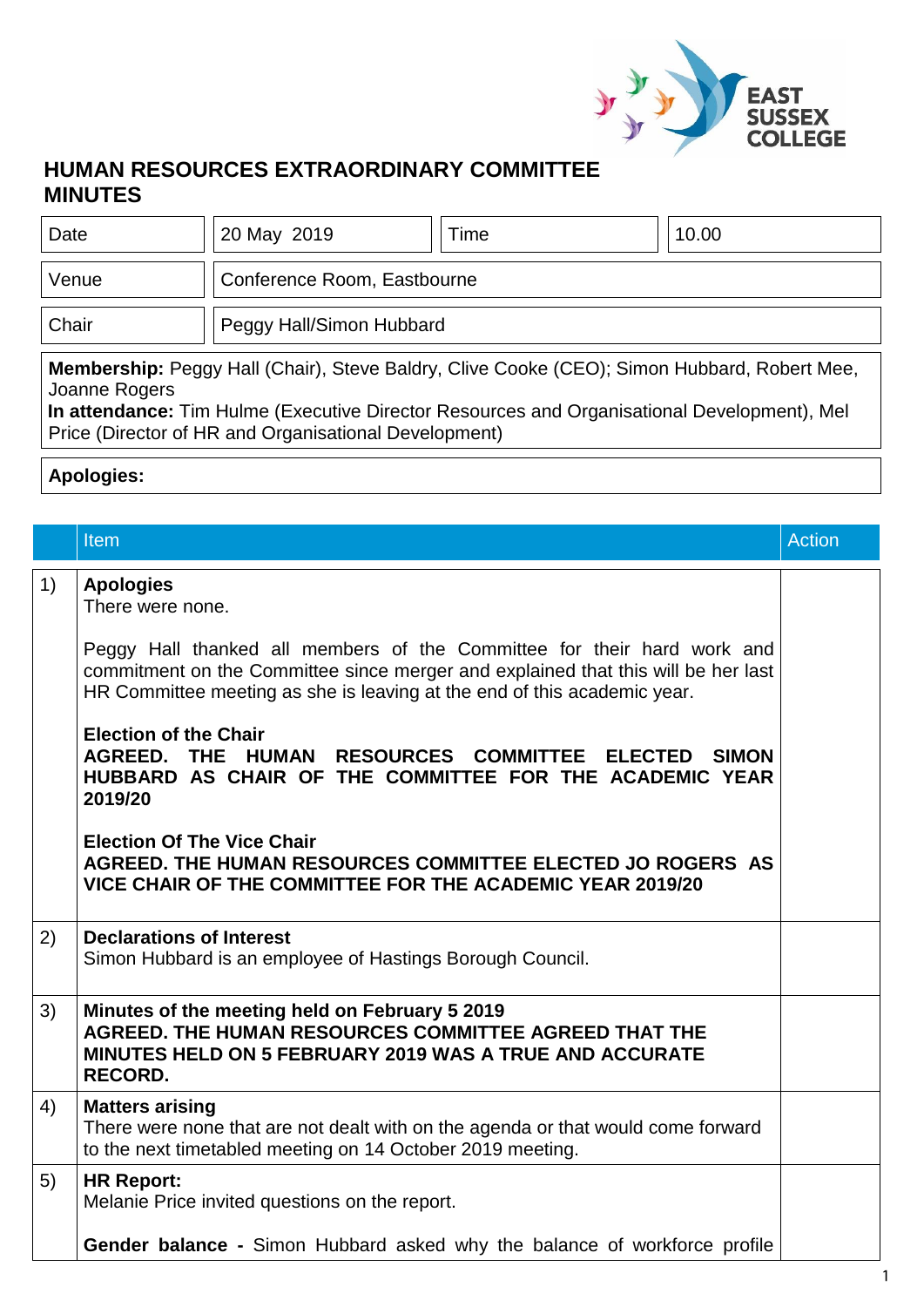shows a most marked difference in terms of a high proportion of females in Eastbourne. Melanie Price said it is due to the propensity for females to hold support staff roles and gave the example of HR in Eastbourne which employs a high number of females.

**Absence** – Robert Mee asked how the College average compares to sector Melanie Price said national average is eight days. Robert Mee then asked if the Group has targets for absence and Melanie Price explained that the objective is to remain below sector averages.

**Ethnicity** - Steve Baldry asked why the total number of staff stating their ethnicity figure is 1058 but the total number of staff is 1314. Melanie Price explained some people do not complete the ethnicity section at all which creates an anomaly.

Simon Hubbard commented that the statement on page 3 'the ethnicity of our workforce is not dissimilar to the profile of our communities, however the ideal would be to have a wider mix of ethnicity' might be inappropriate. He said that the Group should seek to mirror its community and there was a discussion about this. It was agreed that the wording would be revisited as it is a laudable aim to increase diversity.

Members mentioned that it would be ideal to consider contractors and other agency workers in these figures.

Governors asked if disability is represented in the workforce at sector averages. Melanie Price responded that the Group is sensitive to it but that people are not declaring.

Robert Mee asked if any special provision is made for the seven members of staff between 80-89 a. Melanie Price said that this is not the case but that the Group monitors their needs and would make adjustments if required.

**Talent strategy update** – Steve Baldry asked for a progress update on the recruitment in the areas for which talent is hard to recruit. Melanie Price said there are a number of mitigations in place and that Claire Critchfield is working hard to address this.

For the future the Group is:

- Growing its own talent
- Securing funding from the DfE to attract individuals from industry to train as teachers
- Paying market supplements to attract high-calibre teachers
- Creating stronger graduate links with the universities to support recruitment

In the shorter term it is difficult and the Group is trying to attract individuals from a small talent pool against competition from other institutions who pay more.

The Group is taking the following actions:

- $\bullet$  Stop the Commute to attract those commuting into teaching.
- Working with the Forces particularly engineering
- Raising awareness days in June 2019

Recruitment of teaching staff is a national issue but efforts are continuing. In the last two years both sovereign colleges have lost newly recruited teachers who don't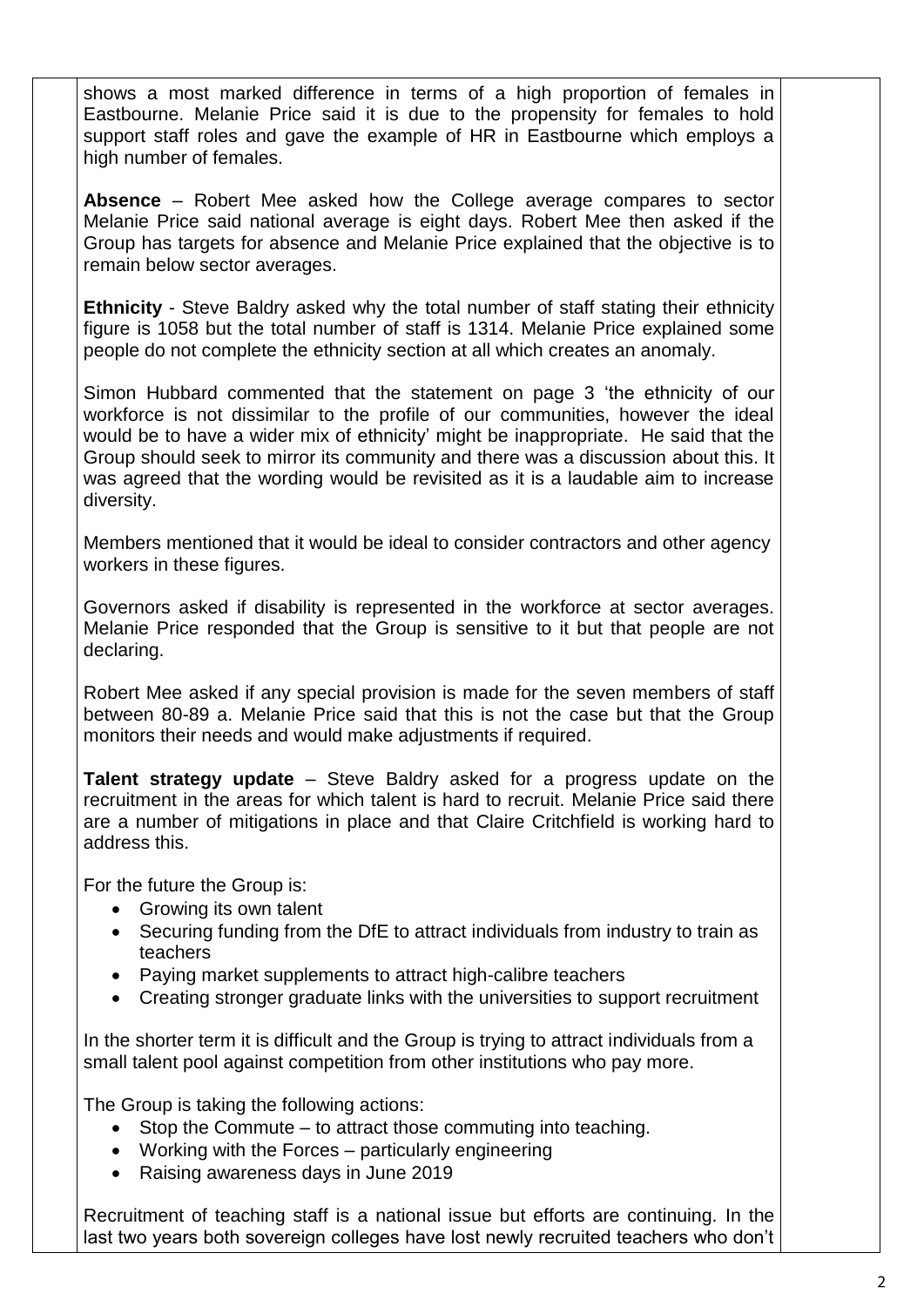stay and there is work ongoing to ascertain the reasons behind this. Melanie Price said salary is certainly a factor and the location of Hastings is off-putting as travel links are not ideal. The Lewes campus is competing with other colleges in Brighton.

Governors asked if the market supplements are helping. Melanie Price said this partially helps but the Group is new so has not got an established reputation.

Clive Cooke explained that the Group is considering a new initiative to address this urgent issue. It is considering issuing a 'call to arms' to anyone with O'Level or GCSE maths – to 'help change people's lives'. The Group would stage an open evening at which the objective would be to recruit people who can teach key elements of the maths syllabus. The Group would then teach them the teaching skills of each and this would be rolled out to students in the following weeks. Governors asked if the volunteers would work with small groups. This is the idea and graduate salary teachers would teach GCSE.

Robert Mee said that this is an initiative that is certainly worth pursuing and should be evaluated in a year. Steve Baldry agreed and asked when the campaign would be rolled out. Clive Cooke said that it is likely to be rolled out in the next few weeks in Hastings

Jo Rogers suggested that the Group should send speakers to the local organisations such as Rotarians, Women's Institutes and Chambers of Commerce. Simon Hubbard suggested that Hastings in Action also be targeted.

Marie Sangster asked if any of the other part-time teachers have been approached to see if a refresher course might attract them to join maths.

Governors asked if the Group would reach a crisis point if the initiatives are not successful. Clive Cooke explained that whilst this is possible, the plethora of activities is likely to recruit some teachers but possibly not the number needed. Steve Baldry asked if a review of this should be planned in order that the Committee can discuss any further strategies that should be considered and 'all hands on deck' might be required. Clive Cooke responded that the situation is being kept under constant review but that the Group would welcome the Committee's ideas and contributions as soon as possible to ensure that there is sufficient time to put things in place.

The Committee discussed what might happen if recruitment was not possible. Clive Cooke said that the first step would be to use qualified agency staff which would be at huge expense to the Group. The second step would be that other subject teachers would cover the classes in the first two months. Governors asked if online delivery would be possible. International recruitment was discussed and the Group does have a licence to import teachers to work here.

Robert Mee asked if the decision not to take deductions from striking TU members would start a precedence. Melanie Price explained that this was part of widernegotiations around timing of the strike days to not adversely affect a College open day.

Jo Rogers asked if the fact that the largest grouping in the age profile of staff is in the 50-59 band might highlight possible issues for teaching capacity if they are expected to retire. Melanie Price said that the Group has recognised this and that there are issues as teachers do traditionally retire at the expected date and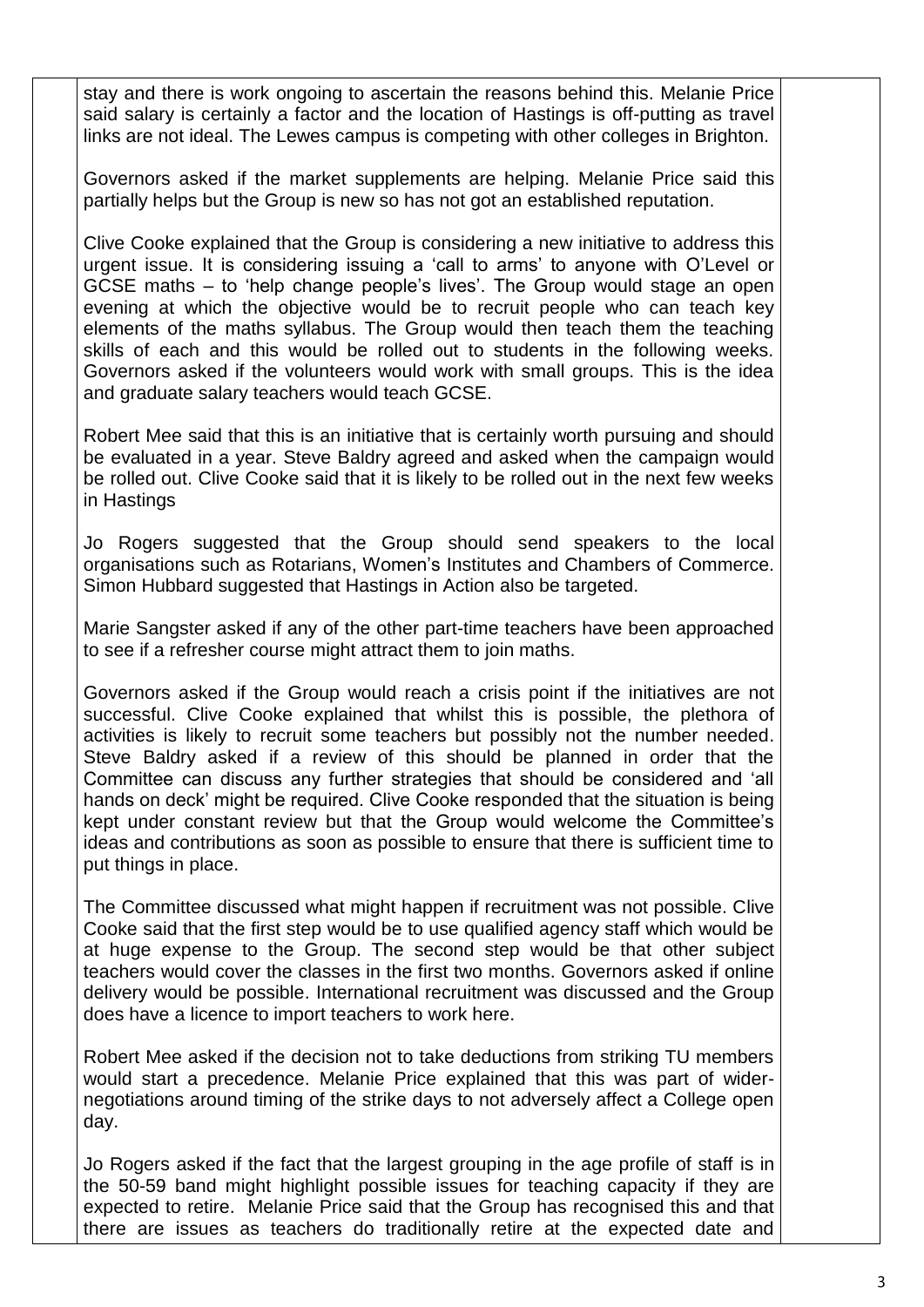succession planning is essential. Jo Rogers asked what percentage of this age band are teachers and how many are support staff. Melanie Price said the split is even.

Jo Rogers asked if there are likely to be any challenges for recruitment and retention of teachers due to Brexit. Melanie Price said the Group only sponsors one international individual and is checking if other staff might be affected. Tim Hulme added that the Group has asked their cleaning company Interserve for an assessment of its risk from Brexit repercussions.

Staff survey – Simon Hubbard commended use of the same survey as before as it will offer benchmarking information on pre and post-merger. Melanie Price said that the Group is anticipating some challenging responses in a rocky year but this will give the Group a starting point. Governors asked if there will be a 'you said, we did' Melanie Price said that the survey will take place in June and will be sent to York College and when the report is received in early 2019/20 a group to look at the responses will be convened.

Tim Hulme updated the meeting with Rebecca Conroy with Stephen Lloyd and the funding crisis was discussed. He said that the disparity of funding between FE Colleges and Schools is on the agenda

*Peggy Hall left the meeting at 10.40. Simon Hubbard took over the Chair.*

Simon Hubbard voiced the Committee's thanks to Peggy Hall for all her leadership and hard work both for the Committee and as a valued Board member.

6) **Re organisation proposals: This item was taken as a confidential item at the end of the meeting.**

## 7) **HR Strategy / People Plan**

Melanie Price presented the HR Strategy which links to the overall Group strategy. She explained that it focuses on three main strands:

## **1. Workforce modernisation.**

Simon Hubbard asked how salary differentiation could be put in place given the Group's budgetary position and the need to be working within the pay envelope. Would some staff be paid less to ensure that there is budget to pay high-achievers?

Melanie Price said that the Group intends not to make the automatic increment to pay and the resultant saving will be utilised instead to reward performance. Governors recognised the challenge that if increments are being held back, inevitably some people must earn less. Clive Cooke asked the Committee to consider if this is actually more appropriate rather than rewarding mediocre and poor performance. He advised that the Group needs the Committee to read, and accept, the HR strategy in full cognisance of the budget.

**2. Developing individual and collective performance** Melanie Price said this work is key for the organisation as a whole and will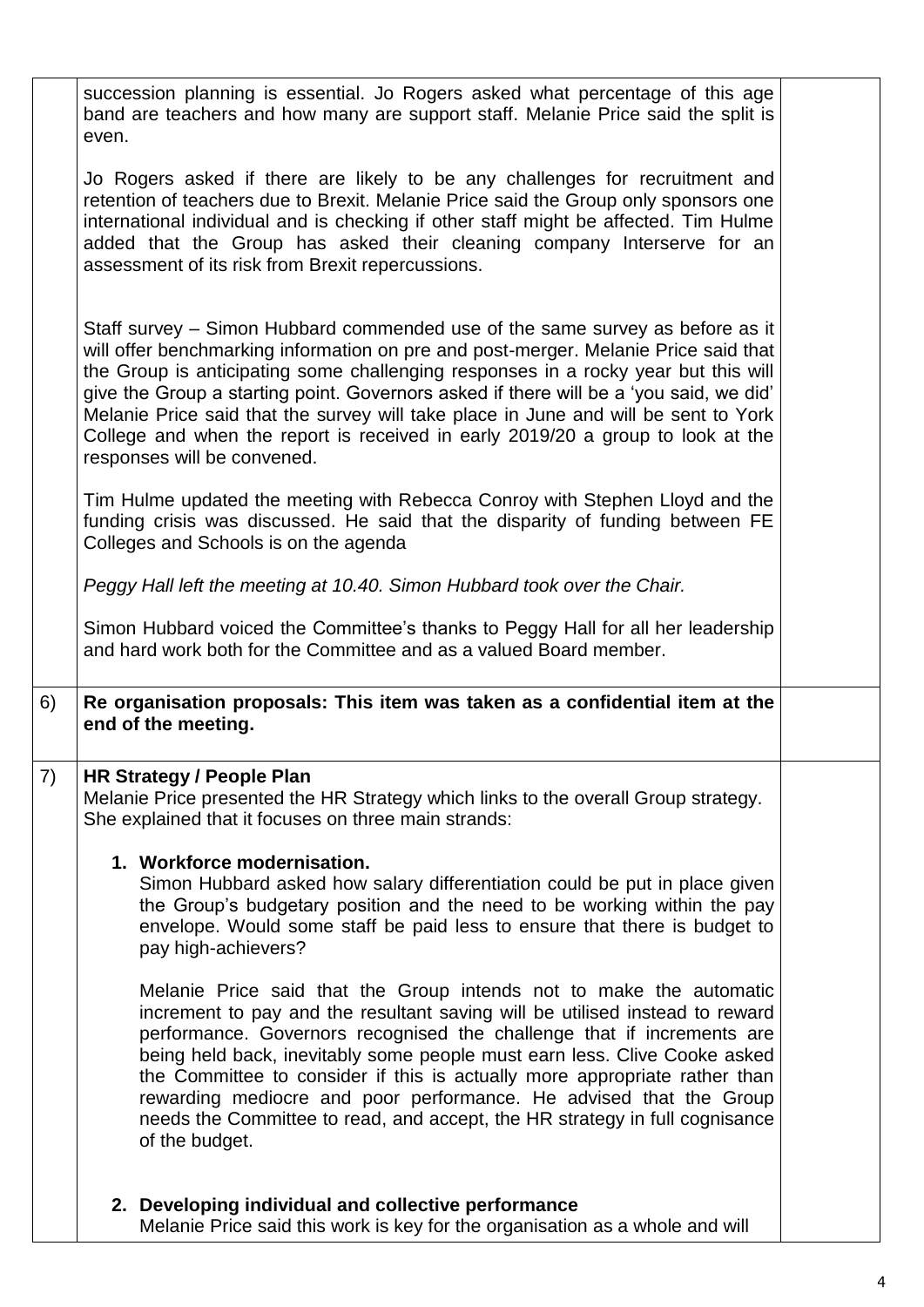|    | drive performance.                                                                                                                                                                                                                                                                                                                                                                                                                                                                                                                                       |                                   |
|----|----------------------------------------------------------------------------------------------------------------------------------------------------------------------------------------------------------------------------------------------------------------------------------------------------------------------------------------------------------------------------------------------------------------------------------------------------------------------------------------------------------------------------------------------------------|-----------------------------------|
|    | Governors asked if the skills shortage will be addressed by the funding made<br>available by the DfE. Melanie Price said that this is certainly the case but that<br>it will not be in place in time for September 19 but for January 2020.                                                                                                                                                                                                                                                                                                              |                                   |
|    | Governors asked when the workforce development plan will roll out. Melanie<br>Price said that the DfE will bring in consultants to do the skills audit in June<br>and that the HR committee will discuss this in October 2020.                                                                                                                                                                                                                                                                                                                           |                                   |
|    | 3. Attracting, recruiting and retaining performance.<br>Melanie Price said that this is high on the agenda. Raising the Group's brand<br>is a key element of this programme and HR is working with marketing to<br>achieve this objective.                                                                                                                                                                                                                                                                                                               |                                   |
|    | Robert Mee commented that everything that should be expected is included<br>but that there is no real 'buzz' or forward scanning for the future of<br>employees, workplace working etc to sell the benefits of the Group to<br>prospective employees. He suggested that good PR advice might be sought.<br>He was struck by the final item on strategic aim three being a shorter section<br>which affects its impact on the reader.                                                                                                                     | Melanie<br>Price/<br>Tim<br>Hulme |
|    | Tim Hulme suggested that the estates strategy for the Group might be<br>included, as might the digital strategy. Jo Rogers added that the document<br>might be brought to life by the addition of culture, motivation or celebrating<br>the success of the team. This might be referenced if it is in the internal<br>communications plan. Simon Hubbard commented that it would be<br>particularly helpful to have this related back to the Group's strategic<br>objectives to ensure that the HR Committee and HR strategy is supporting<br>the Group. |                                   |
|    | AGREED. THE COMMITTEE AGREED THAT THE HR STRATEGY WITH<br>THE CHANGES OUTLINED WILL BE CIRCULATED BY ELECTRONIC<br><b>COMMUNICATION BY 8 JUNE FOR RECOMMENDATION TO THE 25</b><br><b>JUNE BOARD.</b>                                                                                                                                                                                                                                                                                                                                                     | Tim<br>Hulme                      |
| 8) | <b>Policies</b><br>Arrangements for Obtaining the Views of Staff and Students                                                                                                                                                                                                                                                                                                                                                                                                                                                                            |                                   |
|    | <b>RESOURCES</b><br><b>AGREED:</b><br><b>HUMAN</b><br><b>COMMITTEE</b><br><b>THE</b><br><b>AGREED</b><br>THE.<br>ARRANGEMENTS FOR OBTAINING THE VIEWS OF STAFF AND STUDENTS<br>ARE APPROPRIATE AND WILL RECOMMEND THEM TO THE BOARD AT ITS<br><b>MEETING ON 26 JUNE 2019.</b>                                                                                                                                                                                                                                                                            | Peggy<br>Hall                     |
|    | <b>Equality and Diversity Policy</b>                                                                                                                                                                                                                                                                                                                                                                                                                                                                                                                     |                                   |
|    | Tim Hulme presented the policy and highlighted the key elements. He advised the<br>Committee that there is a need for training on this area for Group managers. This<br>will support the drive to improvement required for a 'good' grade.                                                                                                                                                                                                                                                                                                               |                                   |
|    | Robert Mee said that it was originally agreed a year ago and asked if there are any<br>significant changes. Tim Hulme explained that there are no major changes but<br>asked for the training outlined to be reported to the Board.                                                                                                                                                                                                                                                                                                                      |                                   |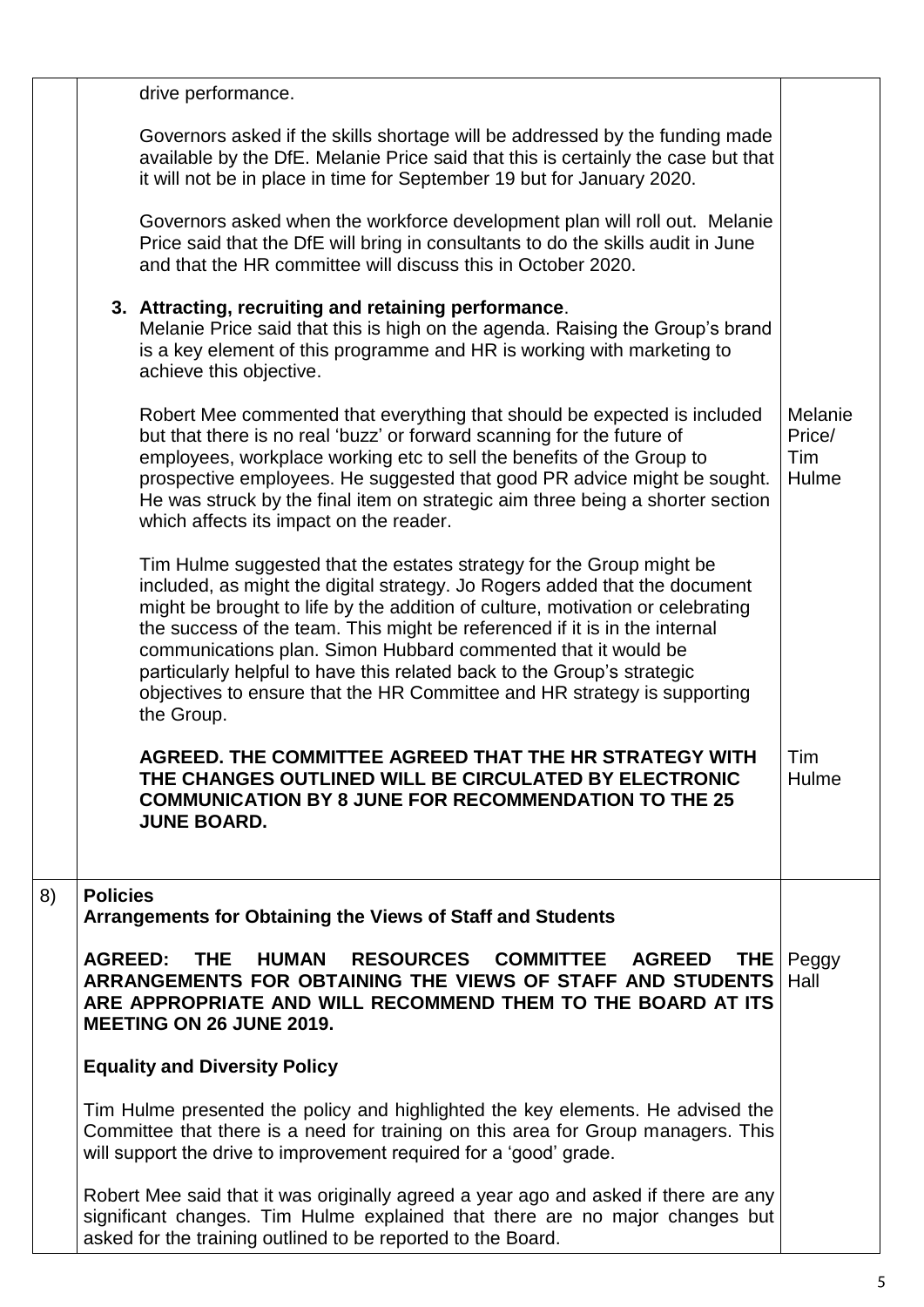|     | Robert Mee asked if the policy is an AoC policy or developed by the Group and if it<br>has been checked by the Group's law firm. Tim Hulme responded that it was a<br>customised version of the AoC policy and agreed to have the policy reviewed by<br>Eversheds.                                                                                                                                                                                                                                                         |               |
|-----|----------------------------------------------------------------------------------------------------------------------------------------------------------------------------------------------------------------------------------------------------------------------------------------------------------------------------------------------------------------------------------------------------------------------------------------------------------------------------------------------------------------------------|---------------|
|     | Jo Rogers appreciated that this is a Policy and not a plan. However in industry it is<br>now common to have special interest groups for different groups of employees for<br>instance gender groups for mentoring or LGBT groups. Melanie Price said that<br>there are no such groups at this time and Members agreed that this would be very<br>helpful.                                                                                                                                                                  |               |
|     | Tim Hulme agreed to review the wording in the 5 <sup>th</sup> paragraph to ensure that it<br>encapsulates the treatment of people as individuals and also the treatment of<br>groups of people. Tim Hulme suggested that the Group might bring in relevant<br>guest speakers. Clive Cooke welcomed this suggestion and thought that the Group<br>should pilot one or two to test the concept. Jo Rogers added that a Board or<br>Executive Champion might be appointed but that the groups might be owned by the<br>staff. |               |
|     | Governors agreed that they would adopt this policy and the SLT would suggest<br>when the HR Committee should review the document during the next year's cycle<br>of business.                                                                                                                                                                                                                                                                                                                                              |               |
|     | AGREED: THE HUMAN RESOURCES COMMITTEE AGREED THE EQUALITY<br>AND DIVERSITY POLICY AND WILL RECOMMEND THEM TO THE BOARD AT<br>ITS MEETING ON 26 JUNE 2019.                                                                                                                                                                                                                                                                                                                                                                  | Peggy<br>Hall |
| 9)  | <b>Governance Matters</b><br>1. Review of terms of reference<br>Peggy Hall and Tim Hulme had discussed the continuation of HR Committee<br>prior to the meeting, particularly with Estates strategy on Finance<br>Committee, and thought it should continue for another year.<br><b>AGREED: THE COMMITTEE AGREED THE TERMS OF REFERENCE</b><br>FOR THE HUMAN RESOURCES COMMITTEE FOR 2019-20                                                                                                                               | Peggy<br>hall |
|     | 2. Cycle of Business for 2019-20<br>Tim Hulme explained that the cycle of business for 2019/20 is still under<br>review by the SLT. The dates of the meetings are agreed but the SLT will<br>sense check the cycle of meetings to ensure that they dovetail together.                                                                                                                                                                                                                                                      | <b>SLT</b>    |
|     | The Committee agreed the cycle of business subject to SLT input.                                                                                                                                                                                                                                                                                                                                                                                                                                                           |               |
|     | 3. Review of effectiveness<br>The Committee noted the survey responses and agreed that the Governance<br>Advisor should circulate the biographies of Steve Baldry and Robert Mee                                                                                                                                                                                                                                                                                                                                           | <b>DoG</b>    |
|     | Marie Sangster left the meeting at 11.15 and Item 6 was taken.                                                                                                                                                                                                                                                                                                                                                                                                                                                             |               |
| 10) | Any other business<br>The Committee considered the teaching initiative and any suggestions to<br>strengthen this were invited. Steve Baldry suggested that the Group contacts local SLT<br>employers to ask if their staff would like to be involved.                                                                                                                                                                                                                                                                      |               |